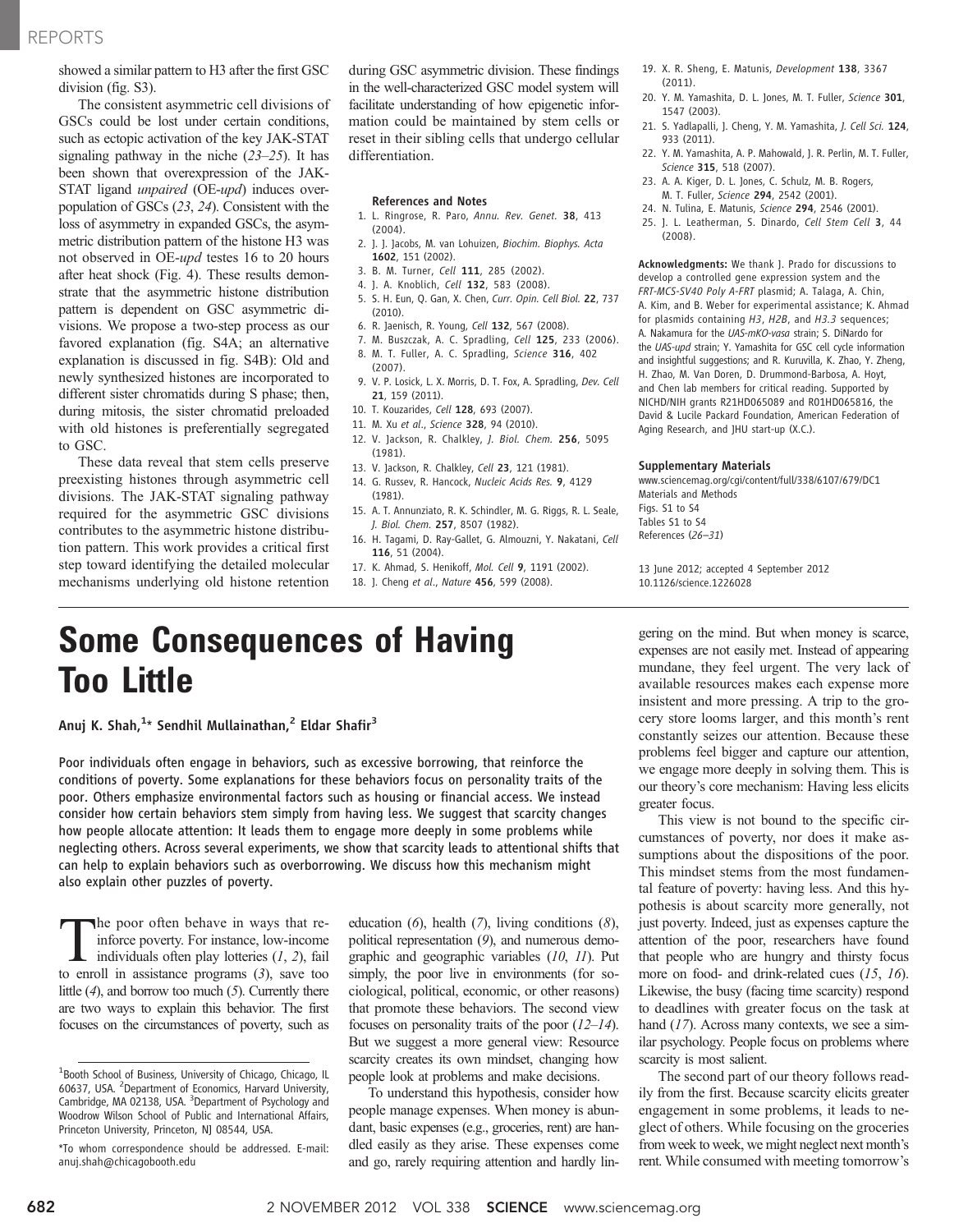manuscript deadline, we might fail to prepare next week's lecture. Attentional neglect appears in many domains. Low-income homeowners often do not attend to regular home maintenance while they focus on more pressing expenses  $(18)$ . Neglected, these small repairs become major projects. Similarly, in areas where water-borne illness is common, families might focus on pressing daily expenses while failing to procure periodic water treatments (19).

Attentional neglect can explain another particularly striking behavior: why low-income individuals take short-term, high-interest loans, with interest rates that can approach 800% (20–22). These loans make it easier to meet today's needs, but the loans' deferred costs make it difficult to meet future expenses. If scarcity creates a focus on pressing expenses today, then attention will go to a loan's benefits but not its costs. This suggests a clear prediction: Scarcity, of any kind, will create a tendency to borrow, with insufficient attention to whether the benefits outweigh the costs.

Consistent with this prediction, the busy also borrow. Facing tight budgets (i.e., deadlines), they borrow time by taking extensions. Like the poor, the busy often take extensions because they focus on urgent tasks, but neglect important tasks that seem less pressing (23). We suggest that both forms of borrowing stem from how scarcity shifts attention.

We test this theory with the use of an approach that psychologists have employed to study other social problems, such as obedience to authority (24), helping behavior (25), and conformity (26). Simple experiments can distill a problem's primary features in the lab, abstracting from the complexities of the world and highlighting how selected features guide behavior. Here, we distill scarcity and test its influence on how people borrow. Experiments 1 and 2 show that scarcity creates increased focus. Experiments 2 to 5 demonstrate how (and why) scarcity leads people to borrow.

In all experiments, participants were randomly assigned budgets; "poor" participants had smaller budgets than "rich" participants [see (27) for a full description]. These budgets were distributed in "paychecks" across multiple rounds

of a game. Poor participants had proportionally smaller paychecks than rich participants. On each round, participants used the resources to earn rewards. If participants moved on from a round without exhausting their paycheck, unspent units were saved for future use. Participants were also assigned to different borrowing conditions. Some could not borrow—when a paycheck was exhausted, they moved to the next round. Other participants could borrow at a cost R: Borrowing an additional resource unit for the current round subtracted  $R$  units from their overall budget.

In experiment 1, 60 participants played a version of Wheel of Fortune (WoF). Scarcity was manipulated by budgeting participants' chances to guess letters in word puzzles. Poor participants had 84 total guesses (6 per round); rich participants had 280 guesses (20 per round). Previous work suggests that greater engagement in WoF will cause cognitive fatigue and worse performance on subsequent cognitive tasks (28). As a measure of cognitive fatigue, after WoF, participants completed a version of the Dots-Mixed task, which assesses executive functions such as attention and cognitive control (29). Participants responded to visual stimuli presented to the left or right of a fixation cross. On congruent trials, participants had to press a key on the same side as the stimulus; on incongruent trials, they had to press a key on the opposite side. Congruent and incongruent trials (40 each) were randomly presented. Although WoF included a scarcity manipulation, the Dots-Mixed task was identical for all participants.

A simple model of effort might suggest that the rich should be more fatigued because they spent more time and made more guesses playing WoF. In our model, however, the poor would engage more deeply and could be more fatigued despite spending less time.

We measured the total number of correct responses in the attention task. Four participants were removed from the analyses for having zero correct responses. Poor participants performed worse (mean  $\pm$  SD, 45.12  $\pm$  15.87) than did rich participants  $(52.93 \pm 12.79)$  [F(1, 54) = 4.16,

 $P < 0.05$ , effect size  $\eta_p^2 = 0.07$ ; see table S1 for performance based on trial type]. Scarcity seems to have created greater engagement: Even with less time played (and fewer guesses made), the poor were more depleted.

Experiment 2 offers a more precise look at how scarcity changes engagement. Sixty-eight participants played a video game similar to Angry Birds. They fired shots from a slingshot, earning points for clearing targets. The poor had budgets of 30 shots (3 per level); the rich had 150 shots (15 per level). Some participants could not borrow shots, whereas others could borrow with  $R = 2$  (essentially, 100% interest). Participants played until exhausting their budget.

To analyze how scarcity affected focus, we measured how long participants spent aiming each shot (i.e., how careful they were with their resources). Poor participants spent more time aiming the first shot of each level (logtransformed milliseconds,  $8.08 \pm 0.42$ ) than did rich participants (7.73  $\pm$  0.39) [ $F(1, 64) = 12.96$ ,  $P < 0.001$ ,  $\eta_p^2 = 0.17$ ]. These results held for subsequent shots as well. Because the rich could always earn more points (and each additional point increased the chances of winning a prize), they had an incentive to remain engaged and use their resources well. Yet they were less engaged than the poor. Still, one might argue that these differences are driven by rich participants losing interest later in the game. However, these differences emerged on the very first shot of the game (poor:  $8.19 \pm 0.52$ ; rich:  $7.86 \pm 0.52$ )  $[F(1, 64) = 6.58, P \le 0.05]$ .

This engagement had some benefits for the poor. Among participants who could not borrow, the poor earned more points per shot  $(2.31 \pm 1)$ 0.60) than did the rich  $(1.67 \pm 0.37)$  [F(1, 31) = 11.92,  $P < 0.005$ ]. Rich participants had 5 times as many shots as the poor, but earned far fewer than 5 times as many points. If the rich had played as if they were poor, they would have performed better. It seems that to understand the psychology of scarcity, we must also appreciate the psychology of abundance. If scarcity can engage us too much, abundance might engage us too little.



Fig. 1. Performance in experiment 1: Standardized points earned by the rich and poor. Error bars represent SE of the mean.

Fig. 2. The accumulation of debt in experiment 4. The paycheck for each round is shown as a proportion of the default paycheck allocated. Errors bars represent SE of the mean. Data are shown for the median number of rounds completed by all participants.

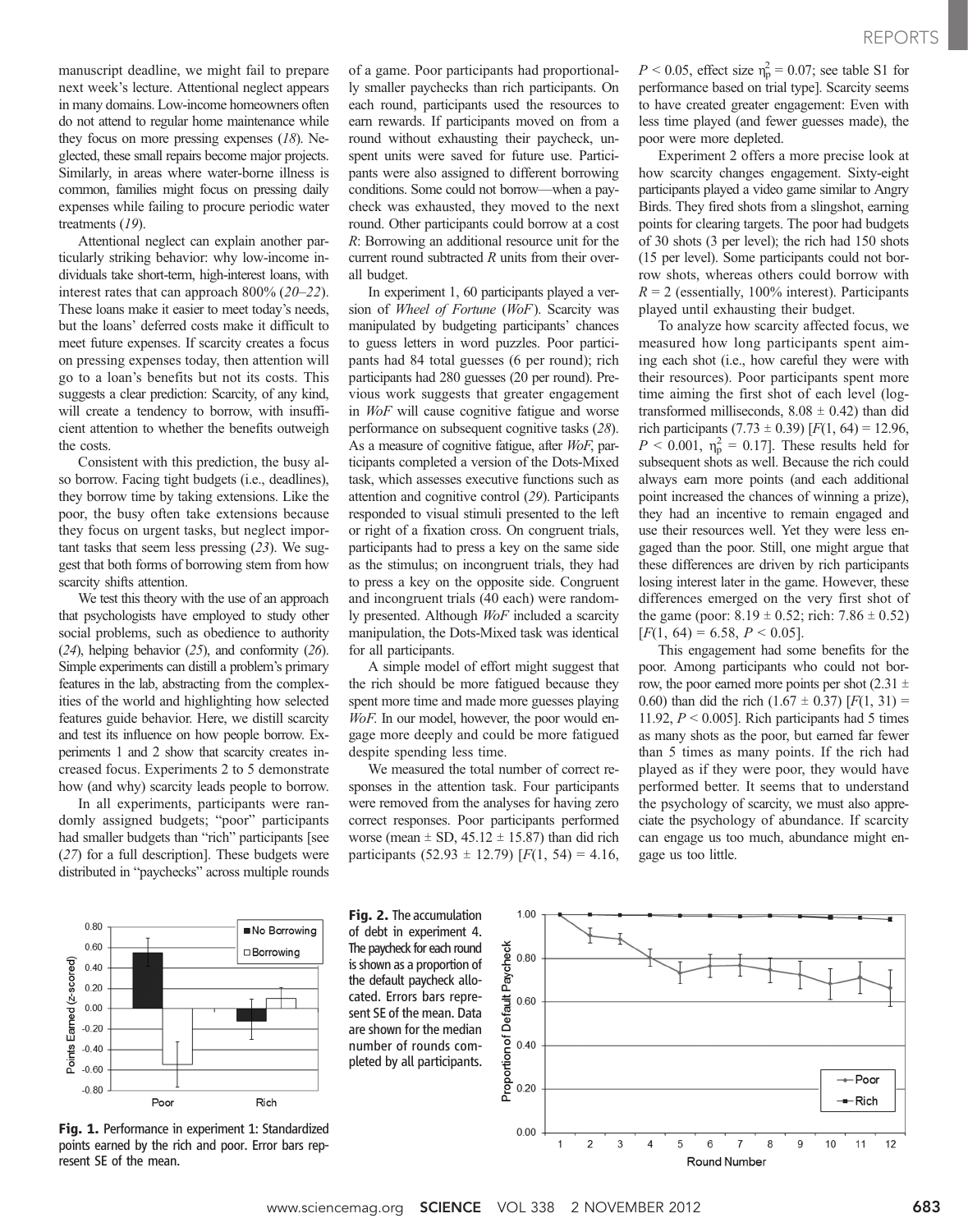## REPORTS

These results illustrate scarcity's focusing effect. Field data also show scarcity-induced focus. For instance, instead of offering bulk discounts, some retailers raise the per-unit cost of an item as purchase quantity increases. Most people overlook these occasional "quantity surcharges," but low-income consumers are more likely to notice these surcharges (30). Low-income consumers are also more sensitive to "hidden" taxes those not included in the posted price (31).

Our experiments also suggest that scarcity leads people to neglect future rounds and borrow away from them. In experiment 2, each shot used beyond a round's paycheck counted as a shot borrowed. Borrowed shots were summed across a participant's game. As a fraction of their budget, poor participants borrowed more shots  $(0.24 \pm 0.15)$  than the rich  $(0.02 \pm 0.05)$  [F(1, 33) = 27.53,  $P \le 0.001$ ].

Performance data suggest that this borrowing was counterproductive. We measured performance in z-scores, standardizing points earned separately for the poor and the rich (Fig. 1; see table S2 for unstandardized data). Rich participants performed similarly whether they could not borrow  $(-0.12 \pm 0.77)$  or could  $(0.10 \pm 1.18)$ , whereas poor participants fared better when they could not borrow  $(0.55 \pm 0.65)$  than when they could  $(-0.55 \pm 1.00)$  [scarcity × borrowing interaction,  $F(1, 64) = 8.47, P < 0.005, \eta_p^2 =$ 0.12]. This suggests that the poor overborrowed.

The amount of borrowing by the poor was significantly correlated with measures of engagement. On rounds where poor participants borrowed, the average amount of time spent aiming each shot in their paycheck correlated positively with how many shots they subsequently borrowed  $[r(38) = 0.34, P < 0.05]$ . The more focused the poor were on the current round, the more they neglected (and borrowed away from) future rounds.

To ensure that this was not an artifact of a particular context, we considered a different form of scarcity: having too little time. In experiment 3, 143 participants were given budgets of time with which to play Family Feud, a trivia game where each question allows multiple answers. Each round consisted of a new question and participants earned points for each correct answer. Poor participants had budgets of 300 s (15 per round); rich participants had 1000 s (50 per round). Participants played until exhausting their budget. There were three borrowing conditions: no borrowing, borrowing with  $R = 1$  (i.e., "without interest"), and borrowing with  $R = 2$  ("with"). interest").

Regardless of interest rate, poor participants borrowed a greater proportion of their budget  $(0.22 \pm 0.15)$  than did rich participants  $(0.08 \pm 0.08)$ 0.15)  $[F(1, 102) = 22.39, P \le 0.001]$ . Once again, the poor overborrowed [interaction  $F(1, 137)$  = 6.54,  $P = 0.002$ ,  $\eta_p^2 = 0.09$ ; see table S3 for unstandardized data]. Rich participants performed similarly whether they had no option to borrow  $(0.06 \pm 1.10)$ , borrowed without interest  $(-0.31 \pm 1.10)$ 

0.88), or borrowed with interest  $(0.25 \pm 0.98)$  $[F(1, 137) = 2.14, P = 0.15]$ . The poor performed best when they could not borrow  $(0.60 \pm 1.14)$ , less well when they borrowed without interest  $(0.08 \pm 0.67)$ , and worst when they borrowed with interest  $(-0.48 \pm 0.94)$  [F(1, 137) = 7.49,  $P < 0.001$ ].

The effects of scarcity appear to be quite general. But one concern with these studies might be that the consequences of borrowing, which were not felt until the end, were not sufficiently salient. In experiment 4, we therefore modified the game so that borrowing would create "debt" in subsequent rounds. That is, the size of each paycheck varied depending on how people borrowed or saved. Initial paychecks were the same as in experiment 3, but on subsequent rounds, paychecks equaled the total time remaining divided by the number of remaining rounds. Participants played until they exhausted their budget or completed 20 rounds, whichever came first. Excessive borrowing on one round would therefore lead to a smaller paycheck on the next round. Some participants could not borrow, whereas others could borrow with  $R = 2$ .

Poor participants borrowed a greater proportion of their budget  $(0.27 \pm 0.14)$  than did rich participants  $(0.03 \pm 0.04)$  [F(1, 56) = 70.50,  $P \le 0.001$ ] and consequently saw their paychecks shrink during the game (Fig. 2). For this analysis, each round's paycheck was converted to a proportion of the default paycheck (i.e., dividing by 15 for the poor and by 50 for the rich). We regressed these proportions on the round numbers and analyzed the slopes for each participant. The poor accumulated debt at a higher rate (mean of slope  $\pm$  SD,  $-0.13 \pm 0.18$ ) than did the rich  $(-0.01 \pm 0.01)$ [Mann-Whitney test,  $z = 5.46$ ,  $P < 0.001$ ]. Furthermore, the poor did not adjust their borrowing as they accumulated debt. Instead, as their budgets shrunk, they gradually increased their borrowing relative to their remaining budget (27). As a result, rich participants performed similarly when they could not borrow  $(-0.09 \pm 0.81)$  and when they could  $(0.11 \pm 1.20)$ . The poor performed better when they could not borrow (0.54  $\pm$ 0.77) than when they could  $(-0.49 \pm 0.94)$  [interaction  $F(1, 114) = 12.81, P < 0.001, \eta_p^2 =$ 0.10; see table S4 for unstandardized data].

As in these experiments, neglect also creates many forms of borrowing (beyond conventional loans) among the poor in the world. For example, the poor often focus on certain expenses while neglecting utility payments, thereby incurring reconnection fees that are like interest payments—"borrowing" by paying the bill late (32).

Experiment 5 offers more direct support for the notion that scarcity creates attentional neglect. One hundred thirty-seven participants played Family Feud. Some participants could see previews of the subsequent round's question at the bottom of the screen; others could not. We expected that poor participants would be too focused on the demands of the current round to consider what comes next, whereas rich participants would be able to consider future rounds and whether moving on was beneficial. All participants could borrow with  $R = 3$ . As predicted, poor participants performed similarly with previews  $(-0.02 \pm 0.87)$  and without  $(0.02 \pm 1.11)$ , while rich participants performed better with previews (0.32  $\pm$  0.98) than without (–0.35  $\pm$  0.92) [scarcity  $\times$  borrowing interaction,  $F(1, 133) =$ 4.29,  $P < 0.05$ ,  $\eta_p^2 = 0.03$ ; for unstandardized scores, see table S5]. One concern might be that the poor did not have enough time to consider the previews. But the experiments above found that the poor were using too much; they were overborrowing. Their performance in the nopreview condition left substantial room for improvement. Even if poor participants had used some of the borrowed time to consider the previews and move on sooner, they could have improved. That is, the previews benefited the rich by helping them save more; they could have benefited the poor by helping them borrow less. But it appears they were too focused on the current round to benefit.

Taken together, these studies provide compelling support for the notion that scarcity elicits greater engagement and that a focus on some problems leads to neglect of others (manifesting in behaviors such as overborrowing). An alternative account might be that the poor and rich approached these tasks with the same mindset playing each round until they were satisfied with their progress before moving on. By this account, the poor borrowed only because they were facing more severe constraints. But evidence from experiments 1 and 2 suggests that the poor and rich did not approach the tasks in the same way. The poor were more engaged.

Another explanation might be that scarcity creates cognitive load, thereby diminishing performance. Cognitive load might prevent people from figuring out the optimal borrowing rates, or it might lead people to use their resources less efficiently or make riskier financial decisions. Although we agree that scarcity creates load, our theory is more specific about the origins of that load and its effects. We suggest that cognitive load arises because people are more engaged with problems where scarcity is salient. This consumes attentional resources and leaves less for elsewhere.

Once we appreciate where attention is drawn under scarcity, we see how this mechanism can explain behaviors other than overborrowing. Scarcity-induced focus is not myopia, nor does it necessarily imply steeper discount rates. The poor often save for the future. However, their savings are not set aside in a generic account, but rather are geared toward specific expenses. That is, the poor often save for the same reason they borrow. This has clear policy implications. Interventions that draw people's attention to specific future needs should be particularly effective at increasing savings (33). This mechanism also